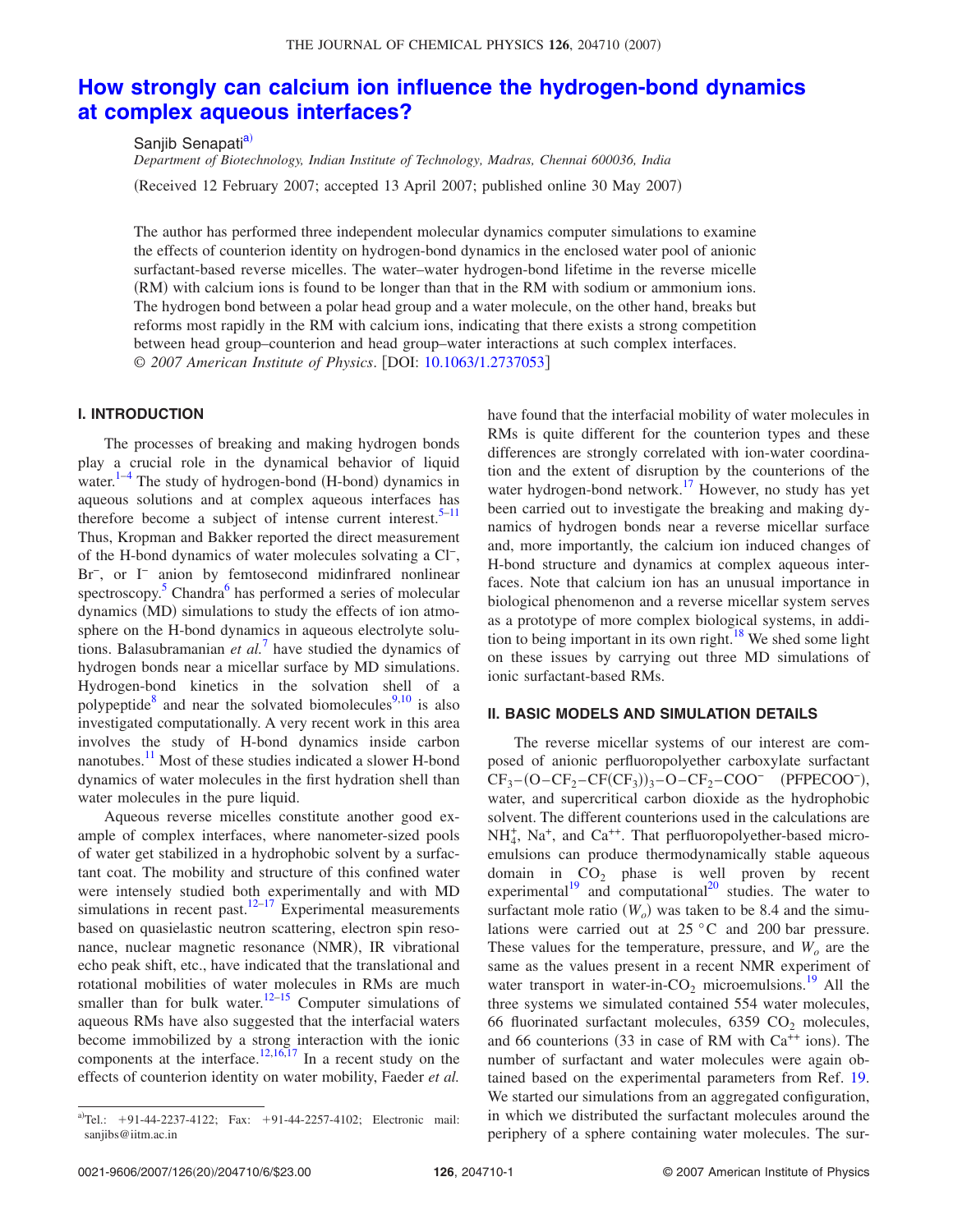

FIG. 1. (Color) Snapshots of the cross section of the micellar systems with  $NH<sub>4</sub><sup>+</sup>$  (left) and Ca<sup>++</sup> (right) ions at 5 ns. Color scheme: red balls; water oxygens; white balls; either water or ammonium hydrogens; green balls; surfactants; blue balls; either calcium or nitrogen of the ammonium cations. The atoms of solvent molecules are represented by smaller circles with cyan and red color representing the carbon and oxygen atoms in  $CO<sub>2</sub>$ .

factants had their head groups pointed inward and their tails solvated in  $CO<sub>2</sub>$  pointed outward. The countercations were randomly added inside the sphere of water. To enable volume variation, the simulations were performed in the *NPT* ensemble using the Nose-Hoover thermostat and barostat. The production run was carried out for 5 ns after an equilibration phase of 500 ps in each system. A snapshot picture of the cross section of the NH<sub>4</sub><sup>+</sup> and Ca<sup>++</sup> ion-based systems at 5 ns is presented in Fig. 1. We also have simulated a system containing pure bulk water at the same temperature and pressure as in simulations of micellar systems, so that the behavior of water in the confined system can be compared with that in the bulk phase.

The well-tested extended simple point charge model was chosen to describe the water molecules and an all atom approach is followed to model the anionic part PFPECOO<sup>−</sup> of the surfactant. $^{21}$  The optimized potential for liquid simulations set of intermolecular parameters has been used to model the counterions. The rigid rescaled elementary physical model $^{22}$  proposed by Harris and Yung is used to describe CO<sup>2</sup> . Periodic boundary conditions were employed in all directions and the calculation of the long-range Coulombic forces was performed using the smooth particle mesh Ewald method. The real space part of the Ewald sum and Lennard-Jones interactions were cut off at 10 Å. All the simulations in this work were carried out using the DLPOLY  $(Ref. 23)$  molecular dynamics simulation package. Other details of the simulations can be found from our recent work on the water states in perfluoropolyether-based reverse micelles of varying counterion type<sup>21</sup> (Paper I).

The results of Paper I can be summarized as the following: the reverse micelles remained stable over the 5 ns time period of the simulations. The radii of the aqueous core  $(R_c)$ obtained from  $NH_4^+$ ,  $Na^+$  and  $Ca^{++}$  ion–contained RMs were 19.2 $\pm$ 0.5, 18.6 $\pm$ 0.7, and 18.9 $\pm$ 0.9 Å, respectively. The value of  $R_c$ = 19.2 Å is in a good agreement with the experimental value of 20 Å obtained for the aqueous droplet in  $PFPECOO-NH<sub>4</sub><sup>+</sup>/water/carbon dioxide system.<sup>19</sup> The calcul$ lated values of micelle eccentricity and visual inspection implied that the reverse micelles in our simulations were essentially spherical. The orientational dynamics of water inside the reverse micelles was slower compared to the dynamics in bulk water irrespective of the type of the counterion present in the solution. However, the water dynamics got slower as we progressed from  $NH_4^+$  ion to  $Na^+$  ion and finally to the  $Ca^{++}$  ion. These observations were consistent with the conclusions reached by Riter *et al.* in their experimental work performed on the sodium bis(2-ethylhexyl)sulfosuccinate reverse micelles. $13$ 

#### **III. RESULTS AND DISCUSSIONS**

Our analysis of H-bond dynamics was based on the construction of a hydrogen-bond population variable  $h(t)$  which is unity when a particular tagged pair is hydrogen bonded at time *t* and zero otherwise. We follow the dynamics of hydrogen bonds among water molecules themselves and with the polar head groups at the reverse micellar surface. Note that the carboxylate head groups of the surfactant molecules contain oxygen atoms that are capable of forming hydrogen bonds with the first shell water hydrogens. We adopted a geometric definition of hydrogen bonding,<sup>1,6</sup> according to which, a pair of water molecules is hydrogen bonded if the oxygen-oxygen distance is less than 3.5 Å and simultaneously the oxygen-oxygen-hydrogen angle is less than 30°. To describe a water-to-head-group hydrogen bond we have used the same geometric definition, i.e., a water and a head group are hydrogen bonded if a head group oxygen–water oxygen distance is not greater than 3.5 Å and simultaneously the head group oxygen–water oxygen–water hydrogen angle is not greater than 30°. The structural relaxation of hydrogen bonds was then characterized by the hydrogen bond time correlation functions  $C_{HB}(t)$  and  $S_{HB}(t)$ . The intermittent hydrogen bond correlation function  $C_{HB}(t)$  can be defined as

$$
C_{\rm HB}(t) = \langle h(0)h(t) \rangle / \langle h \rangle, \tag{1}
$$

where  $h(t)$  is unity when a particular pair (either water-water or water-head group) is hydrogen bonded at time *t*, and zero otherwise. The angular brackets denote averaging over initial time values and over all pairs. The correlation function  $C_{\text{HB}}(t)$  describes the probability that a pair of hydrogenbonded molecules at time *t*= 0 is also hydrogen bonded at time *t*, independent of possible breaking in the interim time. The correlation function  $S_{HB}(t)$  defined as

$$
S_{\rm HB}(t) = \langle h(0)H(t) \rangle / \langle h \rangle, \tag{2}
$$

where  $H(t)$  is unity if the hydrogen bond of tagged pair remains continuously hydrogen bonded during the time duration *t*, and zero otherwise. The correlation function  $S_{HB}(t)$ describes the probability that an initially hydrogen bonded pair remains bonded at all times up to *t*. Thus  $S_{HB}(t)$  denotes a more accurate representation of the lifetime dynamics of the hydrogen bond, and the associated relaxation time  $\tau_{\rm HB}$ can be interpreted as the average lifetime of a hydrogen bond.<sup>6</sup>

To compare the water H-bond dynamics in the vicinity of the head group surface with the dynamics far from the surface, we have divided the water core into three regions. These regions were selected from the radial distribution function (rdf) between the carboxylate head group carbon and water oxygen. Region I contains interfacial water molecules that interact directly with the ionic components of the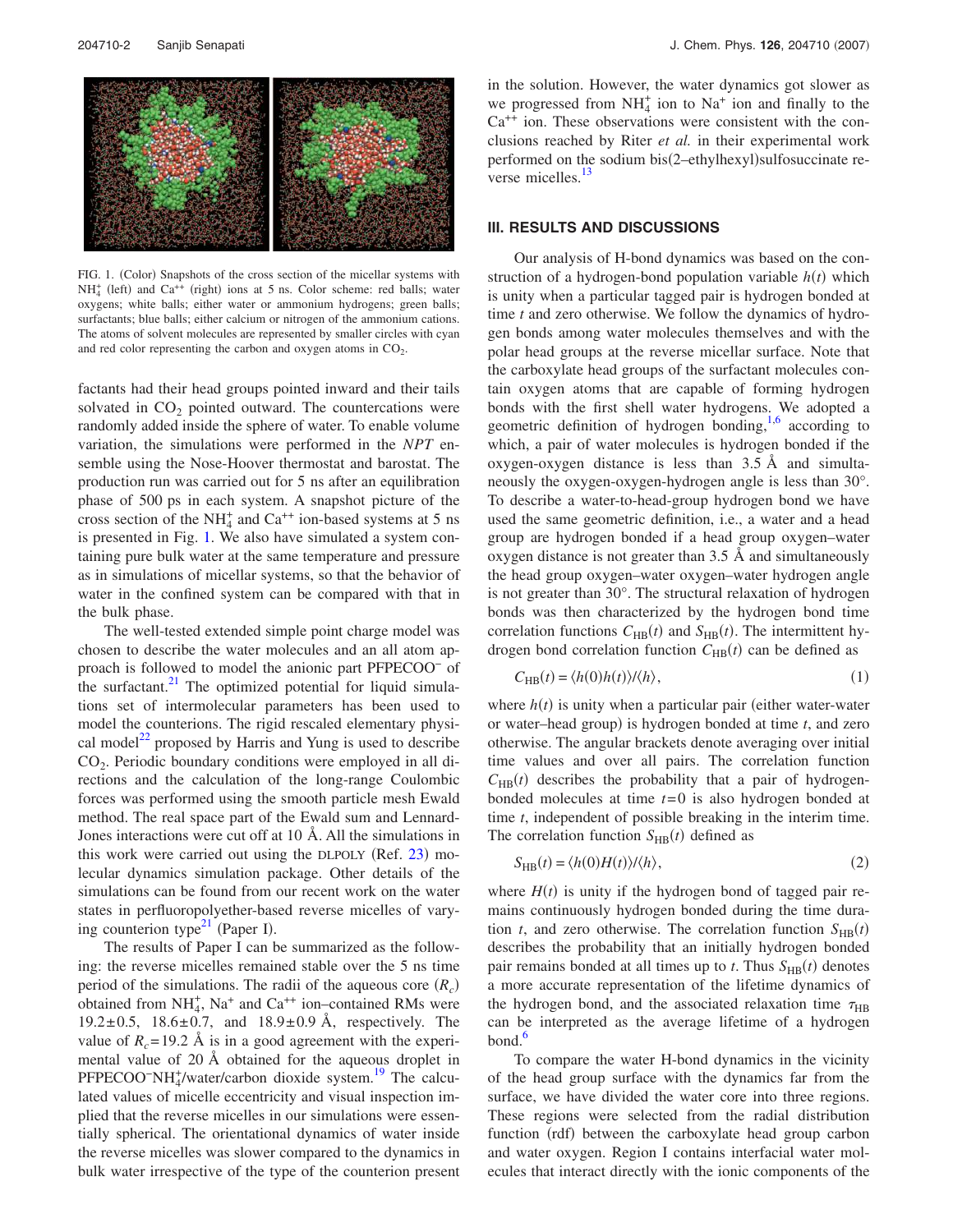TABLE I. Number of hydrogen bonds per water molecule. Error ranges are determined by calculating hydrogen-bond distributions for ten separate 100 ps segments.

| Cation type | Region I          | Region II         | Region III        |  |
|-------------|-------------------|-------------------|-------------------|--|
| $NH4+$      | $1.723 \pm 0.014$ | $2.758 \pm 0.032$ | $3.501 \pm 0.019$ |  |
| $Na+$       | $1.869 \pm 0.021$ | $3.075 \pm 0.042$ | $3.514 \pm 0.084$ |  |
| $Ca^{++}$   | $1.946 \pm 0.042$ | $3.249 \pm 0.019$ | $3.560 \pm 0.016$ |  |

surfactants, region II contains water molecules which lie between the first and second minima in the rdf, and the rest are region III water molecules. In Table I, we have shown the distribution of average number of H bonds per water molecule  $(n_{HB})$  at various regions. The results show that the water-water H-bond pattern modifies significantly, particularly at the interface. $^{24}$  It also shows that the average number of H bonds is always larger for the RM with  $Ca<sup>++</sup>$  counterion compared to other two RMs. This is somewhat surprising, since the ions having the highest charge densities (charge density order:  $Ca^{++} > Na^{+} > NH_4^+$  are expected to be the most disruptive of the water–water hydrogen bonding pattern. To explain this observation, we notice that the RM with calcium ions contains only half a number of counterions and holds a larger amount of water molecules in region I compared to other two systems. Region I water molecules in this RM, therefore, can be somewhat better hydrogen bonded to each other. The observed higher number of H bonds for regions II and III water molecules is due to the fact that, as we will see shortly, almost all  $Ca^{++}$  ions reside in region I and therefore are less effective in disrupting the water–water hydrogen bonding network in these regions. Now coming back to the dynamics, we find that the relaxation of  $C_{HB}(t)$  for water-water in region I is slower in the RM with calcium ions. This has been displayed in Fig. 2. The inset of Fig. 2 shows the same function between two water molecules that both exist at several regions in the calcium ion–contained RM. Here we see that  $C_{HB}(t)$  relaxes slower as we approach the surface. This implies that the electric field associated with the surface charges has a stronger influence on water



FIG. 2. The time correlation function,  $C_{HB}(t)$ , for the hydrogen bond between pairs of water molecules in region I. The solid, dashed, and dotted curves are for  $NH_4^+$ ,  $Na^+$ , and  $Ca^{++}$  ion–contained RMs. The inset shows the same function between two water molecules that both exist at various regions in the RM with Ca<sup>++</sup> ions; dotted curve: region I, long dashed curve: region II, and dot-dashed curve: regions III.



FIG. 3. The time dependence of  $S_{HB}(t)$  for water-water in region I. The inset shows the same function for region III water molecules. The solid, dashed, and dotted curves are for the RM with  $NH_4^+$ , Na<sup>+</sup>, and Ca<sup>++</sup> ions. The dotdashed curve in the inset shows  $S_{HB}(t)$  for bulk water.

H-bond dynamics than the average number of hydrogen bonds per water molecule,  $n_{HB}$  has. In Fig. 3, we have displayed the time dependence of  $S_{HB}(t)$  for water-water in all the three systems. A slower dynamics in  $Ca^{++}$  ion-based RM is again found, particularly for region I water molecules.<sup>25</sup> These correlation functions can be fitted to multiexponential function of the following form:

$$
X_{\text{HB}}(t) = \sum_{i=1}^{ } c_i \exp(-t/\tau_i); \quad X_{\text{HB}} \equiv C_{\text{HB}} \text{ or } S_{\text{HB}},
$$
 (3)

where  $\Sigma_{i=1} c_i = 1$  and  $\tau_i$  is the time constant for the decay of *i*th component. We could fit  $C_{HB}(t)$  and  $S_{HB}(t)$  to a sum of two/three exponents. The average time constants as obtained for region I water molecules from the multiexponential fit to  $C_{HB}(t)$  are 11.65, 15.36, and 28.68 ps in the RM with NH<sub>4</sub>, Na<sup>+</sup>, and Ca<sup>++</sup> ions. The water-water H-bond lifetimes in region I as calculated from the multiexponential fit to  $S_{HR}(t)$ are found to be 0.81, 0.87, and 1.01 ps in the RM with  $NH_4^+$ , Na<sup>+</sup>, and Ca<sup>++</sup> ions. Thus the calcium ion–contained RM is found to have the slowest water–water hydrogen–bond relaxation and the longest water–water hydrogen-bond lifetime. Note that the average time constant in bulk water as obtained from the multiexponential fit to  $C_{\text{HB}}^{\text{bulk}}(t)$  was 7.4 ps and the average lifetime of a water-water H bond in bulk water as obtained from the multiexponential fit to  $S_{HB}^{bulk}(t)$  was 0.59 ps. A similar slowing down of water H-bond dynamics in the enclosed water pool of a nanometer-sized RM was recently reported by Tan *et al.*<sup>15</sup> from their frequency resolved infrared vibrational echo experiments.

Now we switch our attention to the dynamics of water– head group (WHG) hydrogen bonds. In Fig. 4, we plot the relaxation of  $C_{HB}^{WHG}(t)$  for all the three systems. This function again implies a stronger water–head group correlation in the RM with  $Ca^{++}$  ions. In all the systems, however, the decay is found to be nonexponential with a very slowly decaying tail. The longest time constant obtained from the multiexponential fit increases from 197 to 235 to 306 ps when we move from the RM with  $NH_4^+$  to  $Na^+$  to  $Ca^{++}$  ions (Table II). The strong water–head group interactions appear responsible for this slow hydrogen-bond dynamics, and is likely to be the origin of the universal slow relaxation at complex aqueous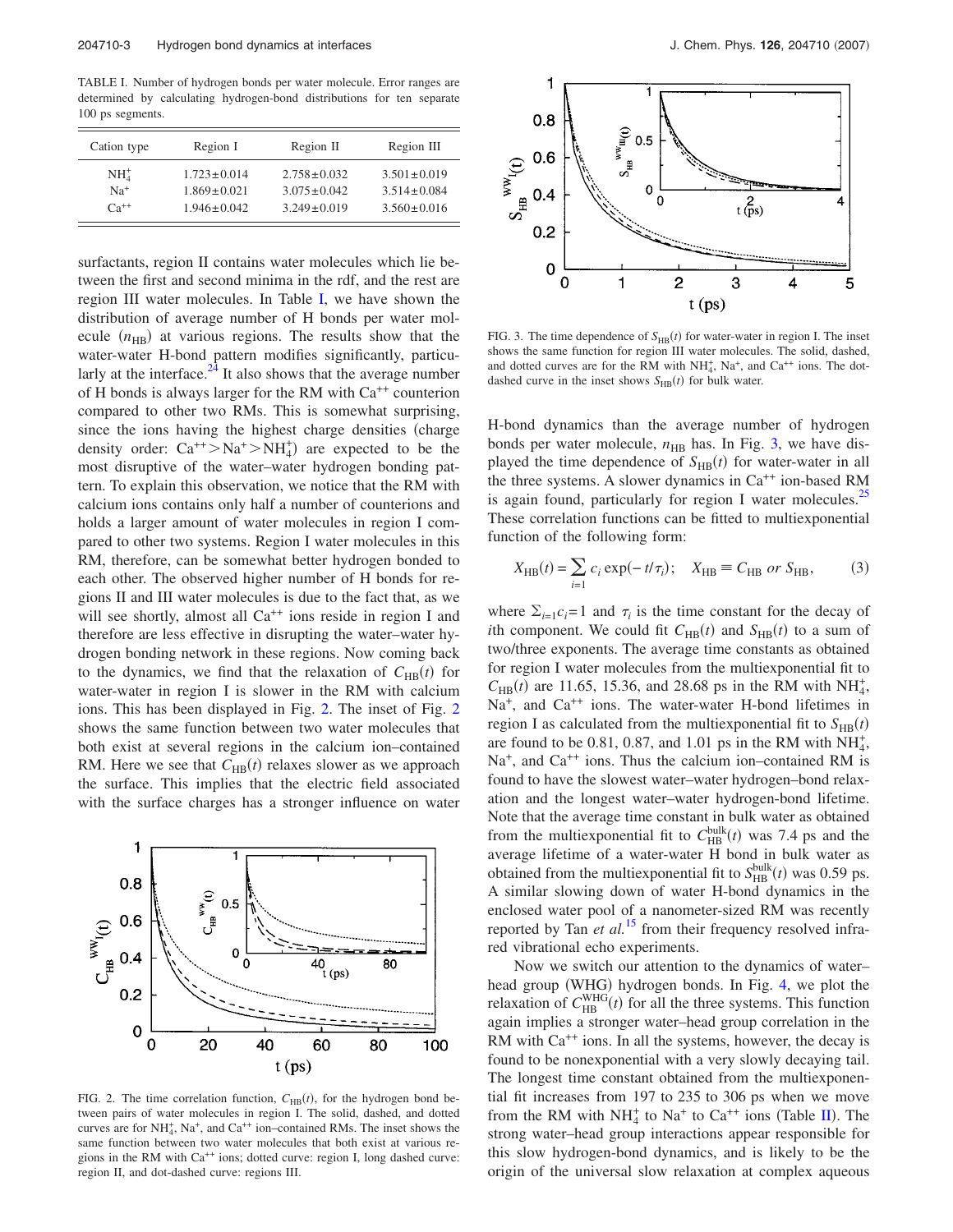

FIG. 4. The autocorrelation function,  $C_{HB}(t)$ , for the hydrogen bond between water and headgroups. The curve styles are the same as shown in Fig. 3.

interfaces that occurs on the similar 100– 1000 ps time scale.<sup>13</sup> The change in the values of the time constants implies that the water-counterion interactions are responsible for reducing a significant fraction of the water dynamics at such complex interfaces. The most important finding of this work, however, is presented in Fig. 5. Here we see that  $S_{HB}^{WHG}(t)$  relaxes the fastest in the Ca<sup>++</sup> ion–based RM. The water–head group H-bond lifetime in this RM is found to be shortened down by about 20% from the water–head group H-bond lifetime value of 3.92 ps in the NH $<sup>+</sup><sub>4</sub>$  ion–contained</sup>  $RM<sup>26</sup>$  This is in contrary to the results from Figs. 2–4, where the H-bond dynamics was the slowest in the RM with calcium ions. To explain this, we calculate the local densities of counterions as a function of distance from the effective surface formed by the carboxylate carbon atoms. The profiles are shown in Fig. 6. This figure clearly shows that all three types of cations have a tendency to form contact-ion pairs, and that calcium ions stay closest to the head group surface, followed by sodium and ammonium ions. The sharp and narrow peak observed for Ca<sup>++</sup> counterions also indicates that in this case almost all of the ions remain ion paired with the head groups. The wider profiles for  $NH<sub>4</sub><sup>+</sup>$  and Na<sup>+</sup> ions, on the other hand, imply that in these cases quite a few ions dissociate from the surface and dissolve in the interior of the water pool. Indeed, it happens so as can be seen from Fig. 1.

The location of the ions and water molecules in the water pool is determined by a competition between the head group–ion, ion-water, and head group–water interactions.  $Ca<sup>++</sup>$  ions with a high charge density can strongly interact with the polar head groups, and this may bring them closest



FIG. 5.  $S_{HB}(t)$  function for the hydrogen bond between water and head groups. The curve styles are the same as shown in Fig. 3.

to the head groups. The closely residing Ca++ ions at the surface then can destabilize the water–head group hydrogen bonds relatively quickly to accomplish a shorter water–head group H-bond lifetime. Along similar lines, we found that the average number of water–head group hydrogen bonds per head group is reduced from 1.01 to 0.66 to 0.50 by going from the RM with  $NH_4^+$  to Na<sup>+</sup> to Ca<sup>++</sup> ions. Thus a faster decay of  $S_{HB}(t)$  and a slower decay of  $C_{HB}(t)$  indicate that the water–head group hydrogen bonds break but reform most rapidly in the calcium ion–contained RM. To support this we examine the trajectories of the individual water–head group pairs that were hydrogen bonded at time *t*= 0. In Fig. 7, we plot the time evolution of the distances of four arbitrarily chosen pairs of this kind. The representative trajectories from  $NH<sub>4</sub><sup>+</sup>$  ion–contained RM [Figs. 7(a) and 7(b)] show that the water molecules remain hydrogen bonded to the respective head groups for some time before they go away from the surface. Once away, these water molecules show a less tendency to come back to the surface as they may find a stable environment under the influence of those  $NH<sub>4</sub><sup>+</sup>$  ions who were dissociated from the surface and dissolve in the interior of the pool. No such dissolved ion was present in  $Ca^{++}$  ion– based RM, instead all the  $Ca^{++}$  ions remained ion paired with the head groups (Fig.  $6$ ). Thus there exist two competing factors in the RM with  $Ca^{++}$  ions that influence the water molecules: (i) the proximity of the  $Ca^{++}$  ions to the head groups pushes the water molecules off the surface and (ii) the strong surface field generated by the head groups and  $Ca^{++}$ ions pulls the water molecules back to the surface. The trajectories from  $Ca^{++}$  ion–contained RM [Figs. 7(c) and 7(d)] reveal the occurrence of such events, where the water mol-

TABLE II. Fit parameters of the water–head group hydrogen-bond time correlation functions.

| Function                        | Cation type | c <sub>1</sub> | $\tau_1$ (ps) | c <sub>2</sub> | $\tau$ <sub>2</sub> (ps) | c <sub>3</sub> | $\tau_3$ (ps) |
|---------------------------------|-------------|----------------|---------------|----------------|--------------------------|----------------|---------------|
| $C_{\text{HB}}^{\text{WHG}}(t)$ | $NH4+$      | 0.28           | 5.65          | 0.54           | 36.23                    | 0.18           | 197.60        |
|                                 | $Na+$       | 0.32           | 6.58          | 0.49           | 38.91                    | 0.19           | 235.29        |
|                                 | $Ca^{++}$   | 0.29           | 5.38          | 0.41           | 42.19                    | 0.30           | 306.75        |
| $S_{\text{HB}}^{\text{WHG}}(t)$ | $NH4+$      | 0.06           | 0.34          | 0.27           | 1.80                     | 0.67           | 5.10          |
|                                 | $Na+$       | 0.08           | 0.30          | 0.29           | 1.63                     | 0.63           | 4.74          |
|                                 | $Ca^{++}$   | 0.10           | 0.27          | 0.36           | 1.52                     | 0.54           | 4.85          |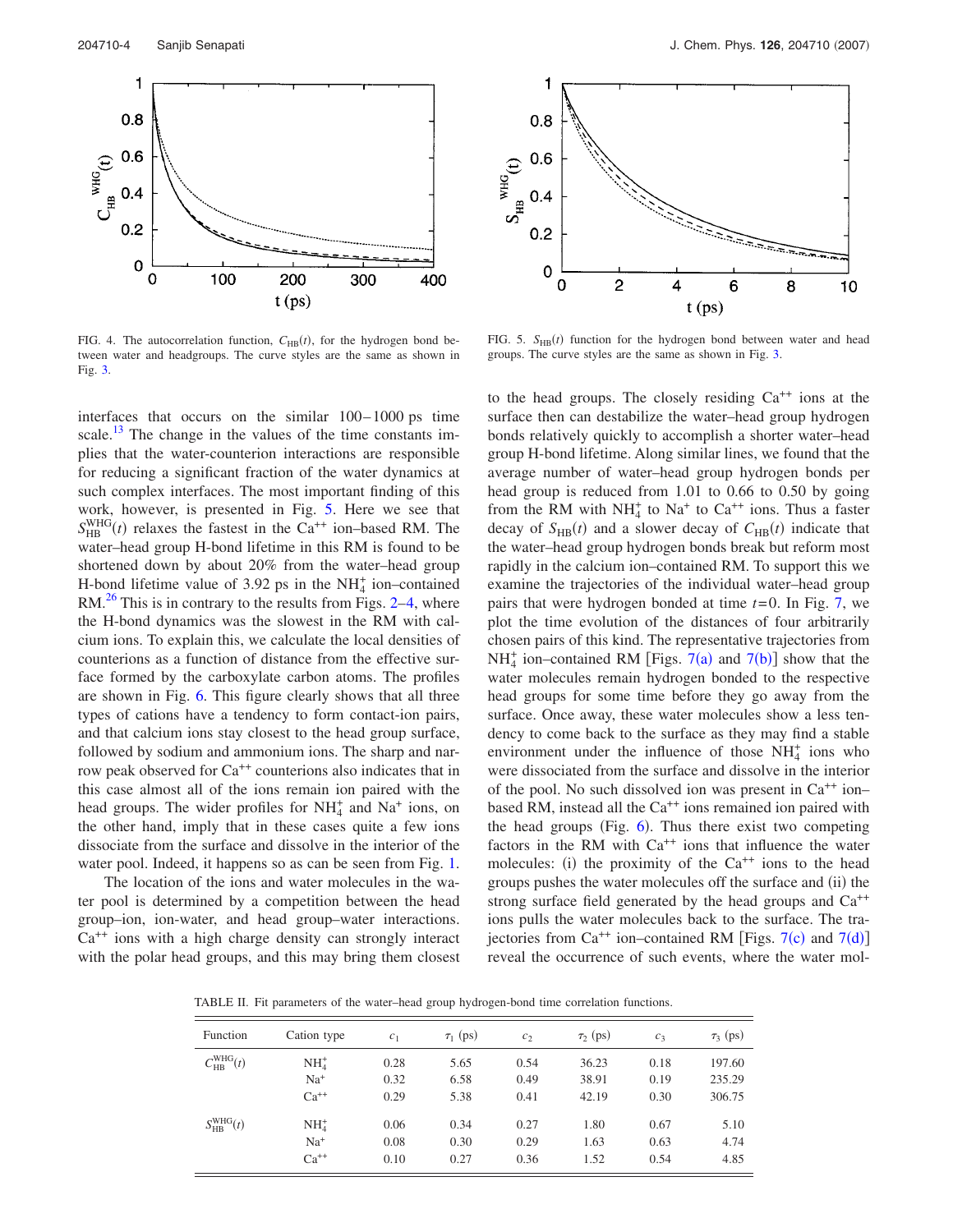

FIG. 6. Number density profiles for the NH<sup>+</sup><sub>4</sub>, Na<sup>+</sup>, and Ca<sup>++</sup> ions in the corresponding RM with respect to the effective surface at  $16.7 \text{ Å}$  (shown by a dashed vertical line). The effective surface is formed by the carboxylate carbon atoms. The curve styles are the same as shown in Fig. 3. Adapted from Ref.  $^{21}$  with permission.)

ecules clatter near the surface for some time, diffuse into the bulk region, and then revisits the surface to restore the hydrogen bonds with the head groups to which they were bonded at time zero. Note that there exist trajectories in the  $NH<sub>4</sub><sup>+</sup>$  ion–contained RM similar to the ones represented by Figs.  $7(c)$  and  $7(d)$  and there exist trajectories in the Ca<sup>++</sup> ion–contained RM similar to the ones represented by Figs.  $7(a)$  and  $7(b)$ . However, the analysis implied that the occurrence of such trajectories is much less probable than the trajectories corresponding to Fig. 7.

## **IV. SUMMARY AND CONCLUSIONS**

In summary, we report on a computational study of the effect of counterion identity on hydrogen-bond dynamics in the water pool of a reverse micelle. The dynamics of water– water hydrogen bonds in the RM with calcium ions is seen to be slower compared to the dynamics in the RM with sodium or ammonium ions. The lifetime of the hydrogen bond between a water molecule and a surfactant head group is always found to be longer than that between two water mol-



FIG. 7. Time evolution of the distances of arbitrarily chosen water–head group pairs that were hydrogen bonded at time zero;  $[(a)$  and  $(b)]$  from the RM with  $NH_4^+$  ions [(c) and (d)] from the RM with Ca<sup>++</sup> ions.

ecules. A strong interaction between head group-water and counterion-water appears responsible for this slow hydrogenbond dynamics and is likely to be the origin of the universal slow relaxation of water dynamics at complex interfaces. We also found that there exist two competing factors in the RM with  $Ca^{++}$  ions that influence the water dynamics: (i) the proximity of the  $Ca^{++}$  ions to the head groups pushes the water molecules off the surface, leading to a rapid breaking of water-head group H bonds, and (ii) the strong surface field generated by the head groups and  $Ca^{++}$  ions pulls the water molecules back to the surface, leading to a rapid reformation of the broken hydrogen bonds. Thus, though the interfacial water molecules of Ca<sup>++</sup> ion–contained RM have a shorter water–head group hydrogen-bond lifetime, they have the overall dynamics slower than the  $NH<sub>4</sub><sup>+</sup>$  or  $Na<sup>+</sup>$  ion– contained RM. We believe that our results are generic and should hold true for any complex aqueous interfaces including biomolecular surfaces containing polar regions.

### **ACKNOWLEDGMENTS**

The author thanks Professor Max L. Berkowitz for helpful discussions and for allowing them to access the IBM SP machines at the North Carolina Supercomputing Center.

- $<sup>1</sup>$  A. Luzar and D. Chandler, Nature (London) **379**, 55 (1996); Phys. Rev.</sup> Lett. **76**, 928 (1996).
- <sup>2</sup>C. J. Fecko, J. D. Eaves, J. J. Loparo, A. Tokmakoff, and P. L. Geissler, Science 301, 1698 (2003).
- <sup>3</sup> J. B. Asbury, T. Steinel, C. Stromberg, K. J. Gaffney, I. R. Piletic, A. Goun, and M. D. Fayer, Phys. Rev. Lett. 91, 237402 (2003).
- 4 F. W. Starr, J. K. Nielsen, and H. E. Stanley, Phys. Rev. Lett. **82**, 2294  $(1999).$
- ${}^5$ M. F. Kropman and H. J. Bakker, Science 291, 2118 (2001); H. J. Bakker, M. F. Kropman, A. W. Omta, and S. Woutersen, Phys. Scr. **69**, C14  $(2004).$
- <sup>6</sup> A. Chandra, Phys. Rev. Lett. **85**, 768 (2000).
- 7 S. Balasubramanian, S. Pal, and B. Bagchi, Phys. Rev. Lett. **89**, 115505  $(2002).$
- <sup>8</sup> H. Xu and B. J. Berne, J. Phys. Chem. B **105**, 11929 (2001).
- <sup>9</sup> Y. Cheng and P. J. Rossky, Nature (London) 392, 696 (1998).
- <sup>10</sup> M. Tarek and D. J. Tobias, Phys. Rev. Lett. **88**, 138101 (2002).
- $11$  I. Hanasaki and A. Nakatani, J. Chem. Phys.  $124$ ,  $1747141$  (2006).
- <sup>12</sup>M. R. Harpham, B. M. Ladanyi, N. E. Levinger, and K. W. Herwig, J. Chem. Phys. 121, 7855 (2004).
- <sup>13</sup>R. E. Riter, E. P. Undiks, and N. E. Levinger, J. Am. Chem. Soc. **120**, 6062 (1998); R. E. Riter, D. M. Willard, and N. E. Levinger, J. Phys. Chem. B 102, 2705 (1998).
- <sup>14</sup>H. Hauser, G. Haering, A. Pande, and P. L. Luisi, J. Phys. Chem. **93**, 7869 (1989).
- <sup>15</sup>H. Tan, I. R. Piletic, R. E. Riter, N. E. Levinger, and M. D. Fayer, Phys. Rev. Lett. 94, 057405 (2005).
- <sup>16</sup> J. Faeder and B. M. Ladanyi, J. Phys. Chem. B **104**, 1033 (2000); **109**, 6732 (2005).
- <sup>17</sup> J. Faeder, M. V. Albert, and B. M. Ladanyi, Langmuir **19**, 2514 (2003); M. R. Harpham, B. M. Ladanyi, and N. E. Levinger, J. Phys. Chem. B 109, 16891 (2005).
- <sup>18</sup>*Reverse Micelles: Biological and Technological Relevance of Amphiphilic Structures in Apolar Media*, edited by P. L. Luisi and B. E. Straub (Plenum, New York, 1984).
- <sup>19</sup>K. P. Johnston, K. L. Harrison, M. J. Clarke, S. M. Howdle, M. P. Heitz, F. V. Bright, C. Carlier, and T. W. Randolph, Science 271, 624 (1996); K. Nagashima, C. T. Lee, B. Xu, K. P. Johnston, J. M. DeSimone, and C. S. Johnson, J. Phys. Chem. B 107, 1962 (2003).
- <sup>20</sup> S. Senapati and M. L. Berkowitz, J. Phys. Chem. B **107**, 12906 (2003).
- $2^{1}$  S. Senapati and M. L. Berkowitz, J. Phys. Chem. A  $108$ , 9768 (2004).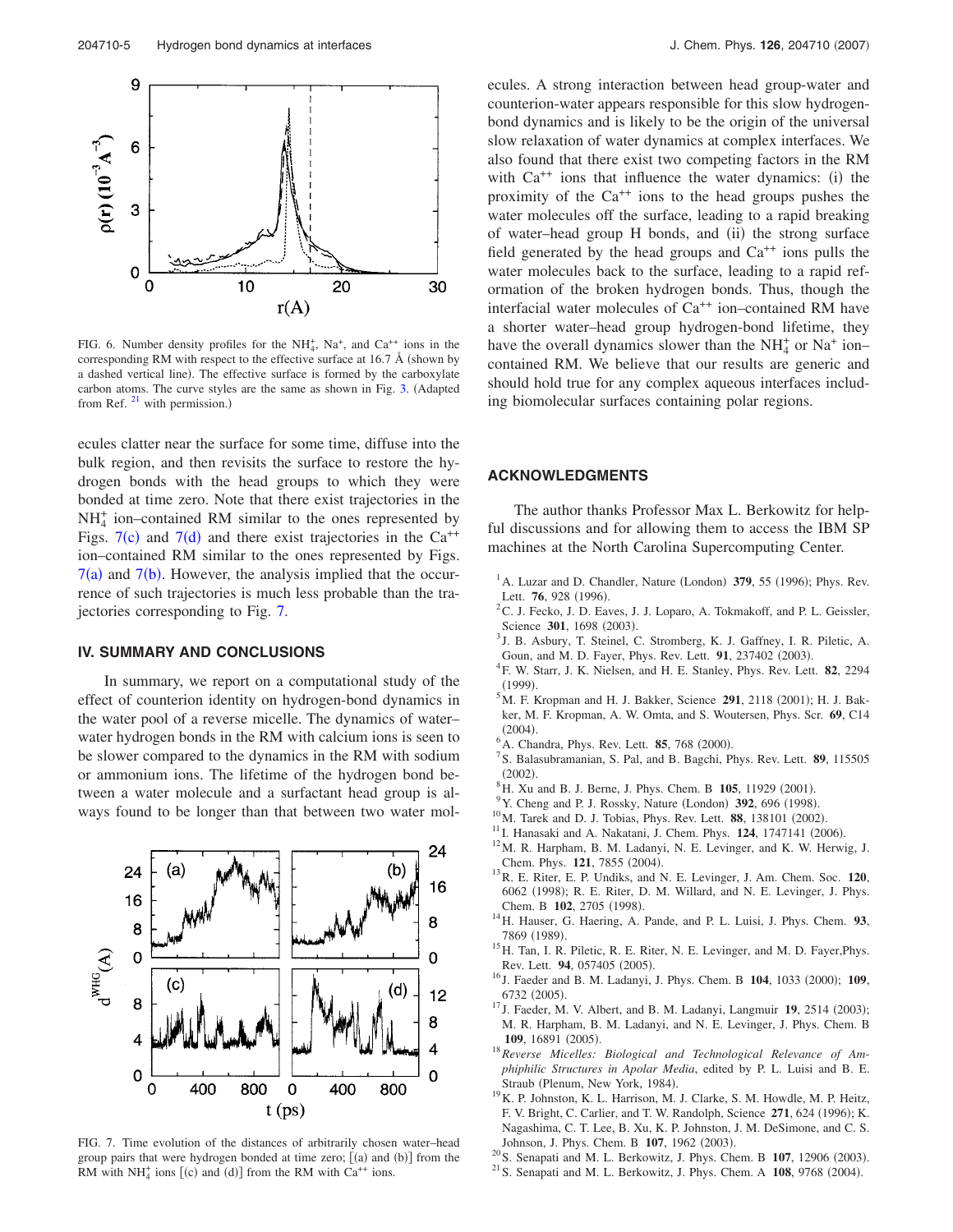- <sup>23</sup>W. Smith and T. R. Forester, DLPOLY, 2.12 version, CCLRC, Daresbury Laboratory, 1999.
- <sup>24</sup>The average number of hydrogen bonds per water molecule in bulk water
- is 3.60 at the specified temperature and pressure.<br><sup>25</sup> Inset of Fig. 3, however, shows that  $S_{HB}^{WW}(\tau)$  decays faster for the RM with Ca<sup>++</sup> ions. This is because, as we will see shortly, in this case almost

all of the Ca++ ions remain in region I and therefore they have little effect on H-bond dynamics in region III. In the cases of  $NH_4^+$  and  $Na^+$  ions we observe that a few counterions dissolve in the interior of the water pool, and thus they can slow down the water dynamics in region III.

<sup>26</sup>The average lifetimes for water–head group hydrogen bonds in the RM with  $NH_4^+$ ,  $Na^+$ , and  $Ca^{++}$  counterions are 3.92, 3.48, and 3.19 ps, respectively (see Table  $\mathbf{II}$ ).

<sup>&</sup>lt;sup>22</sup> J. Harris and K. H. Yung, J. Phys. Chem. **99**, 12021 (1995).